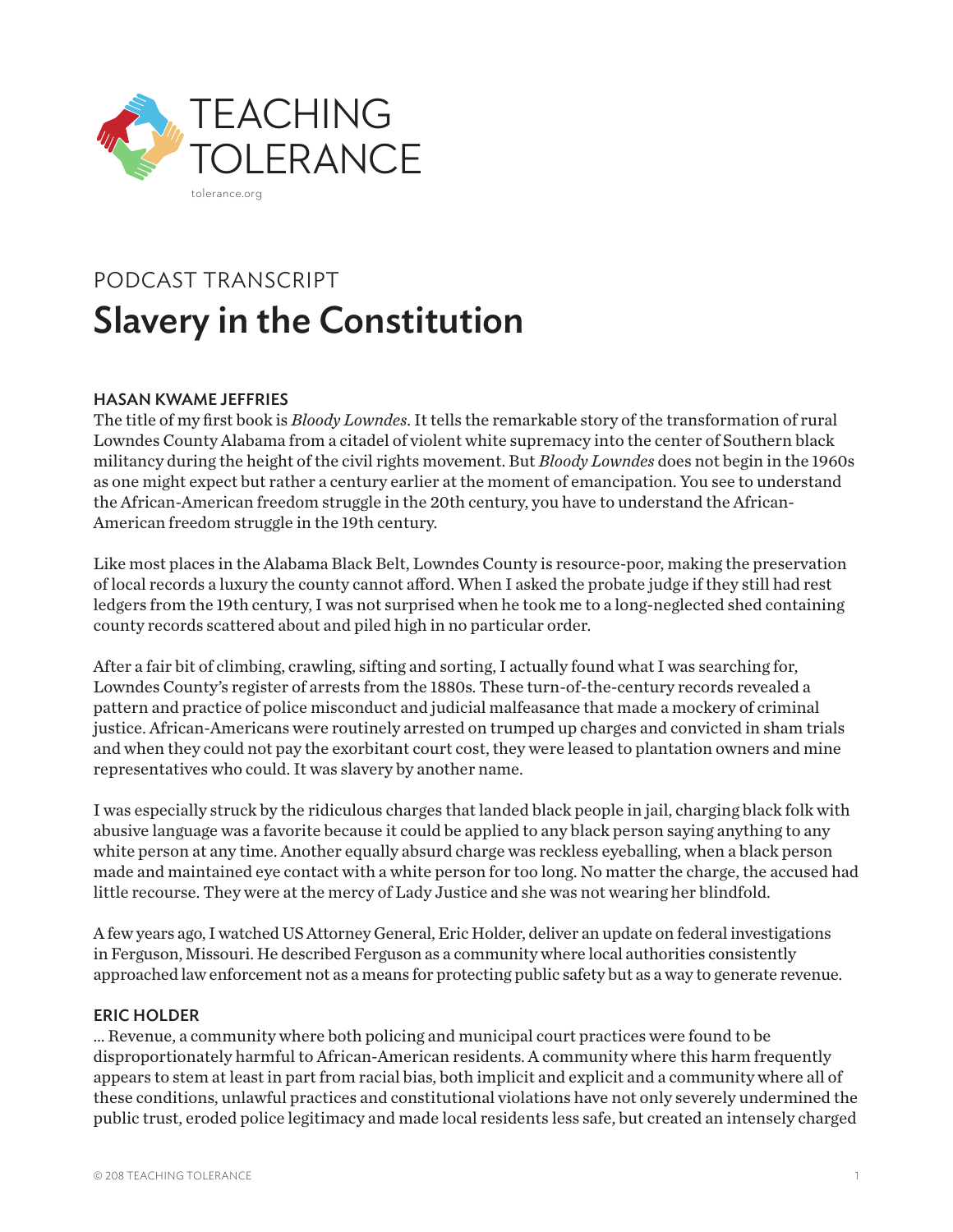atmosphere where people feel under assault and under siege by those who are charged to serve and to protect them.

### HASAN KWAME JEFFRIES

As I listened to Attorney General, Eric Holder, I thought immediately about what I had found in that courthouse shed in rural Alabama. The parallels were striking. Holder could just as easily have been talking about Lowndes County more than a century earlier when he concluded that Ferguson's emphasis on revenue generation through policing had fostered unconstitutional practices and contributed to constitutional violations at nearly every level of law enforcement.

Lowndes County, Alabama, and Ferguson, Missouri, are not anomalies. They are reflections of a legal system that has consistently failed to provide African-Americans with equal justice under the law. This historical reality begs the question when it comes to African-Americans is America's legal system broken or is it working just the way it was designed to? Let's find out.

I'm Hasan Kwame Jeffries and this is *Teaching Hard History: American Slavery*. A special series from Teaching Tolerance: A Project of the Southern Poverty Law Center. This podcast provides a detailed look at how to teach important aspects of the history of American slavery. In each episode, we explore a different topic, walking you through historical concepts, raising questions for discussion, suggesting useful source material and offering practical classroom exercises. Talking with students about slavery can be emotional and complex. This podcast is a resource for navigating those challenges, so teachers and students can develop a deeper understanding of the history and legacy of American slavery.

The United States was founded on the principles of freedom and liberty. It was also founded on a Deep and abiding belief in the institution of slavery. These conflicting ideas are enshrined in the United States Constitution, which created the legal foundation of our nation. Understanding how America protected slavery in law and treated enslaved people in court is so important that we're going to spend a couple of episodes on this topic.

In this installment of *Teaching Hard History*, legal historian, Dr. Paul Finkelman, explains the role that slavery played in the founding of the United States. He explores how the institution informed both politics and laws during the Revolutionary Era and outlines how the politics of slavery shaped the U.S. Constitution in ways that are still evident today. I'll see you on the other side, enjoy.

#### PAUL FINKELMAN

The irony of American history is that we're one of the few countries in the world that begin with the stated purpose: we hold these truths to be self-evident that we're all created equal. England doesn't have a statement "We hold these truths to be self-evident that all Englishmen have the rights of Englishmen." France doesn't say this is what it means to be French. The French Declaration of Rights says that, but that's well after France became a country, but we state it.

The Declaration of Independence says "We're all created equal. We're all endowed by our Creator with inalienable rights of life, liberty and the pursuit of happiness," and yet the man who wrote those words, Thomas Jefferson, owned about 150 slaves when the revolution began. In the rest of his lifetime, he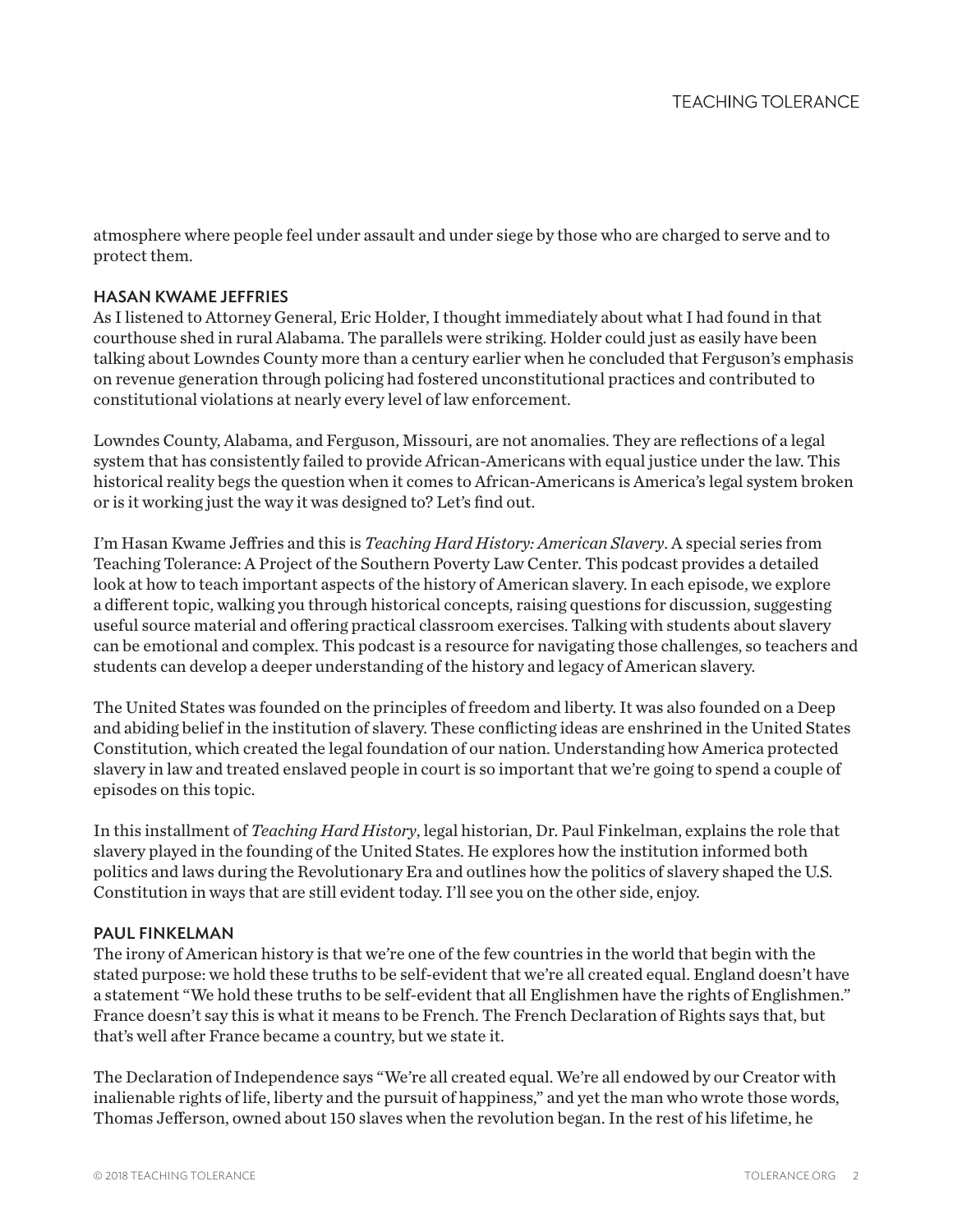would own many, many more slaves, dying with over 200 slaves.

Slave-owners are all over Continental Congress, which is adopting it and so there is this inherent tension from day one between the rights of slave-owners to be free and to have liberty, including the liberty to own other people, to buy and sell other people, to whip other people, to treat other people like property and other Americans who find this to be immoral and appalling and horrible and that's the tension that comes in with the creation of the United States. So how do we balance slavery and freedom in a nation that on one hand begins with assertions of freedom and rights of liberty and on the other hand these assertions are actually being written by slave-owners?

So, let's start with that problem. During the American Revolution, the English intellectual, Samuel Johnson, sarcastically asked, "Why do we hear the loudest yelps for liberty from the drivers of Negroes?" and, of course, it's a very valid question. If we think of the heroes of the revolution, while many of them are opposed to slavery, John Adams, Samuel Adams, John Jay, the young man, Alexander Hamilton, many of the other leaders of the revolution, Washington, Jefferson, Patrick Henry, the Pinckneys in South Carolina, they all owned huge numbers of slaves and indeed, probably a majority of the revolutionary leadership in terms of sheer numbers were slave-owners and this is a question that very few people in the revolution wanted to think about.

Now, as the revolution began however, liberty began to spread in some parts of the nation. At the battles of Lexington and Concord, there were black soldiers fighting along white soldiers in the Massachusetts militias and at the Battle of Bunker Hill, one of the heroes was a black soldier. When George Washington arrived in Cambridge to take command of the American troops, he was shocked to discover that there were hundreds of black soldiers in his new regiments. Obviously, for a Virginia slave owner, the sight of black men with muskets and bayonets was something he had never encountered and something that he probably always feared and worried about.

But gradually, George Washington came to the conclusion that black soldiers were just like white soldiers, some were cowards, some are heroes. Most were simply men doing their jobs as good soldiers and by the end of the revolution, one of Washington's favorite regiments was the First Rhode Island, which was about 50% black and 50% white and most of the blacks in the First Rhode Island had been slaves when the war began. So we see during the revolution a transition from slavery to freedom.

Some northern states began to dismantle slavery. Pennsylvania passes the first piece of legislation in the history of the world to end slavery, the Pennsylvania Gradual Abolition Act of 1780. The law worked in this way. The children of all slave women would be born free and thus literally, slavery would die out in Pennsylvania. Eventually, Rhode Island, Connecticut, New York, New Jersey and even the Canadian province of Upper Canada, today known as Ontario, would adopt a gradual abolition act, based on the Pennsylvania law.

Shortly after Pennsylvania passed its Gradual Abolition Act, Massachusetts adopted its 1780 Constitution, which declared that all men were born free and equal and by 1783, after their Constitution was adopted, the Massachusetts courts ruled that this meant that slaves could no longer be held in Massachusetts. New Hampshire had a similar clause in its Constitution and states that joined the Union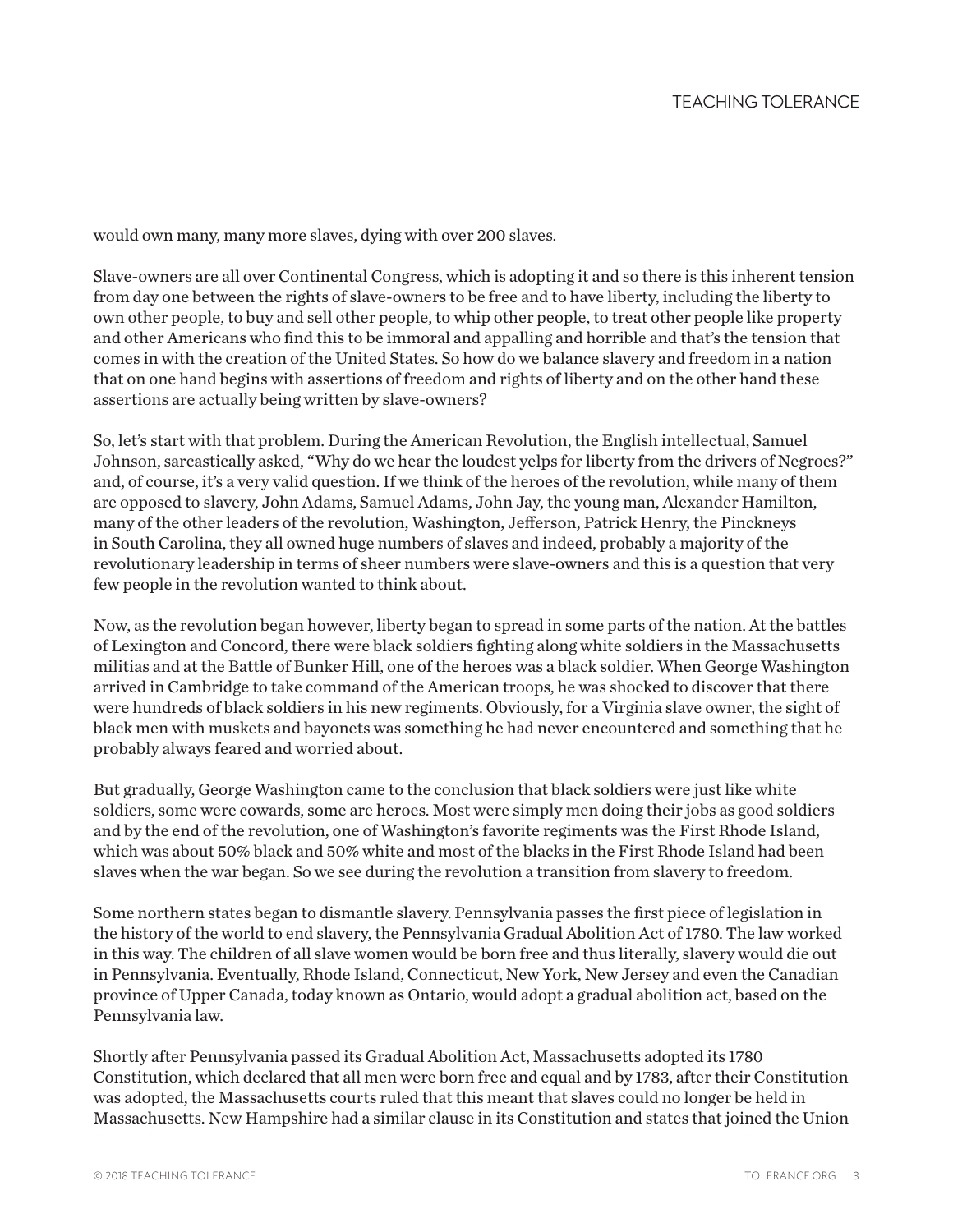after the revolution, like Vermont and Ohio, simply prohibited slavery in their new constitutions.

At the time of the Constitutional Convention in 1787, only Pennsylvania, Connecticut and Rhode Island had passed gradual abolition acts and only Massachusetts and New Hampshire had ended slavery. Slavery was legal in all of the other states and while we think of slavery as being a southern institution, there were substantial number of slaves in both New Jersey and New York at the time the Constitutional Convention met.

The U.S. Constitution was, of course, a complicated document, written by a nation in which slavery was legal and prosperous in most of the states. At the convention, slavery is debated throughout the summer of 1787. At the very beginning of the convention the question is, "How do you allocate representation in Congress?" and immediately there is a debate between those people who say allocation of representation should be based on the whole number of free people and those who would like it based on the whole number of people.

The difference, of course, is critical because Virginia has the largest population in the nation if you count slaves and free people, but if you only count free people, Pennsylvania has the largest population. Thus, the debate in the convention is about political power. Does the South get political power for its slaves or is the national government going to be based only on the contributions of free people and thus, only free people will be counted for representation?

We all know, of course, that in the end the Constitutional Convention adopts something called the Three/ Fifths Clause. The Three/Fifths Clause says, "That representatives and direct taxes would be allocated in the country by counting the whole number of free people, including indentured servants and others who have some sort of servitude but are not slaves and Three/Fifths of all other persons." So, the Constitution requires that you count up all the free people and then you count up all the slaves and multiply them by Three/Fifths, 60% and that becomes the basis for representation.

Now, this clause is often misunderstood. The Three/Fifths Clause does not say that black people are 3/5th of a person. It says that political power will be allocated to the states by counting slaves under a Three/Fifths rule rather than a full rule. The irony of this is as follows. Those who opposed slavery did not want to count slaves at all for representation.

After all, if you counted slaves for representation, it simply gave the slave-owners more power. It didn't give the slaves any power. One of the delegates at the convention mocked the idea of counting slaves and said, "Does a voter in Virginia get as many as votes as the number of slaves he owns?" and, of course, this was laughable and not what was going to happen, but it did indicate the political issue at stake.

On the other hand, Southerners said, "You should count all slaves for representation." This didn't mean that Southerners thought black people were equal. It certainly didn't mean they thought slaves were equal. What it meant was the South wanted to get more political power for its slaves and the way to do this would be to count all the slaves. If this had been done, then the southern states would have had probably a majority in the House of Representatives at the beginning of the nation. However, by doing the Three/Fifths ratio, the southern states don't get a majority, although they have close to a majority.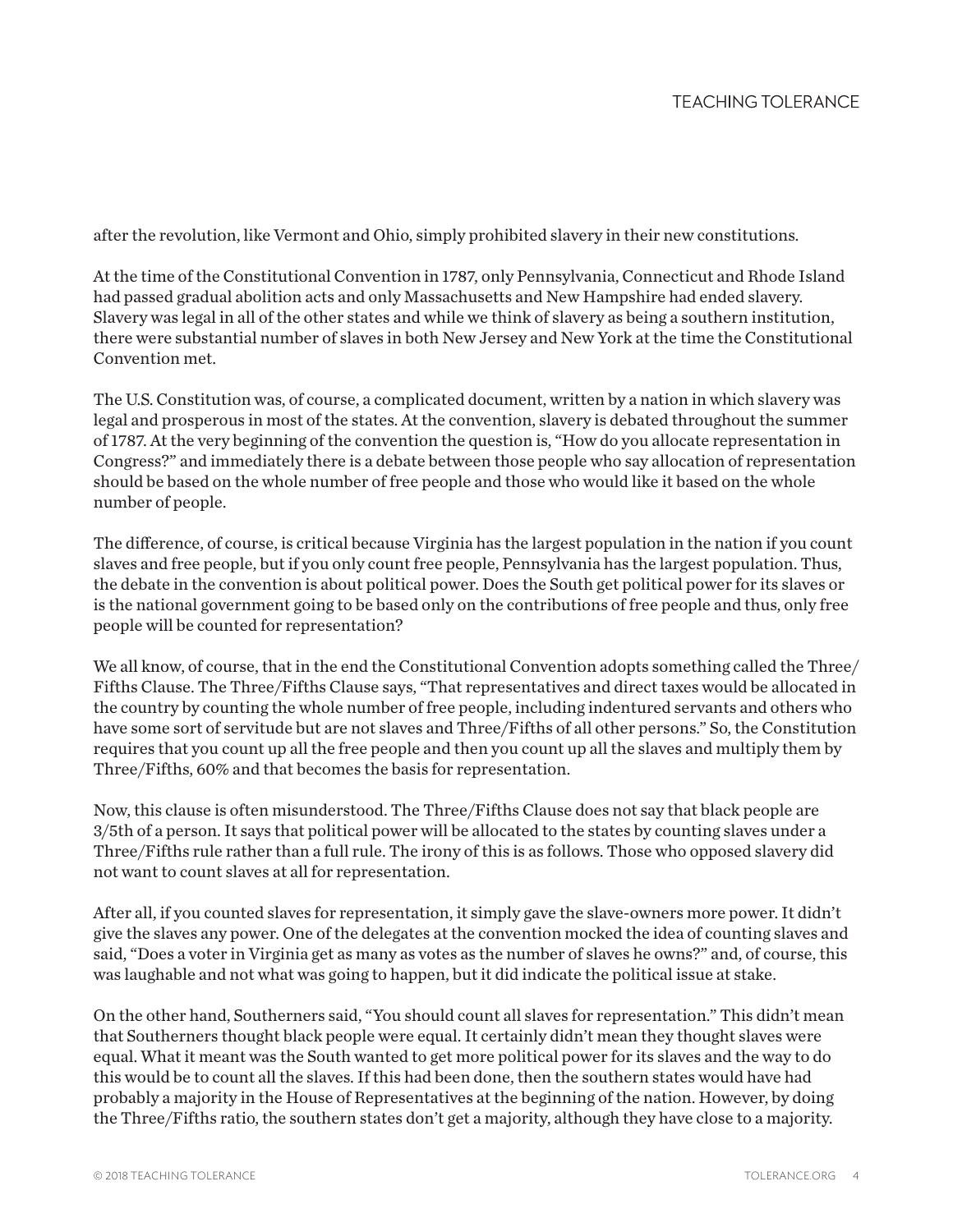The other place where the Three/Fifths Clause matters a great deal is, of course, the election of the president. During the debate over electing a president, James Madison says, "The fittest things." That's the language he uses. Of course, "Fittest means the best thing, "he said, "would be for the people themselves to directly elect the president," but then Madison says there are a couple of problems with that. One of the problems is that were different rules for voting in different states, so that would mean that if you had a popular vote, the state which had the most expansive voting rules, what they called the "franchise" at the time, that that state would have more votes in the presidential election.

But you could have easily have solved that problem. You could have simply said that every free adult male in the country could vote. No one was considering that women could vote at the time, so that would not have been on the table. But Madison said the other problem was if you counted just the popular vote, our slaves won't count. He actually says, "We won't get any power because of our Negroes," and of course, what he means by that is if you have a direct election of the president, the North with a much larger population of free people is going to overwhelm the South.

One of the delegates at the convention actually put an asterisk in his own private notes and said that Madison was really trying to make sure that Virginians got elected president because if Virginia can't count its slaves and election of the president, then a New Yorker or a Pennsylvanian or a man from Massachusetts is going to get elected president.

The end result was that the Three/Fifths Clause is folded into that monstrosity called the electoral college. Now, why do we have the electoral college? Not because of states' rights, not because the delegates didn't trust voters, we have the electoral college because it was the only way they could figure out how to count the numerical power of slaves in a country where slaves, of course, wouldn't vote. And so the electoral votes that every state got was based on the number of members of the House of Representatives that each state had and that was based on the Three/Fifths Clause.

If you look at the presidential election of 1800 between John Adams and Thomas Jefferson, between a man, Adams, who had never owned a slave and hated slavery and had written the Massachusetts Constitution of 1780, which ended slavery in Massachusetts and on the other side you have Thomas Jefferson, who by 1800 owns at least 200 slaves, including a few who are his own children who he fathered with his own slave, Sally Hemmings, you see the power of the Three/Fifths Clause in the electoral college.

If it had been a popular vote, Adams probably would have one because the population of the North was so much bigger than the population of the South if you excluded the slaves. In fact, if you took away from Jefferson all the presidential electors he got by counting 3/5th of the slaves' representation and therefore for electors and did the same for Adams, Adams would have won the electoral college as well. So here is an example where this bargain over slavery in the Three/Fifths Clause affects not only Congress but also affects the President of the United States.

If you look at subsequent debates, if you look at the debate over the Missouri Compromise, which allows slavery to spread into Missouri west of the Mississippi, north of where the Ohio River reaches the Mississippi, the Missouri Compromise could not have been passed if the South had not had a significant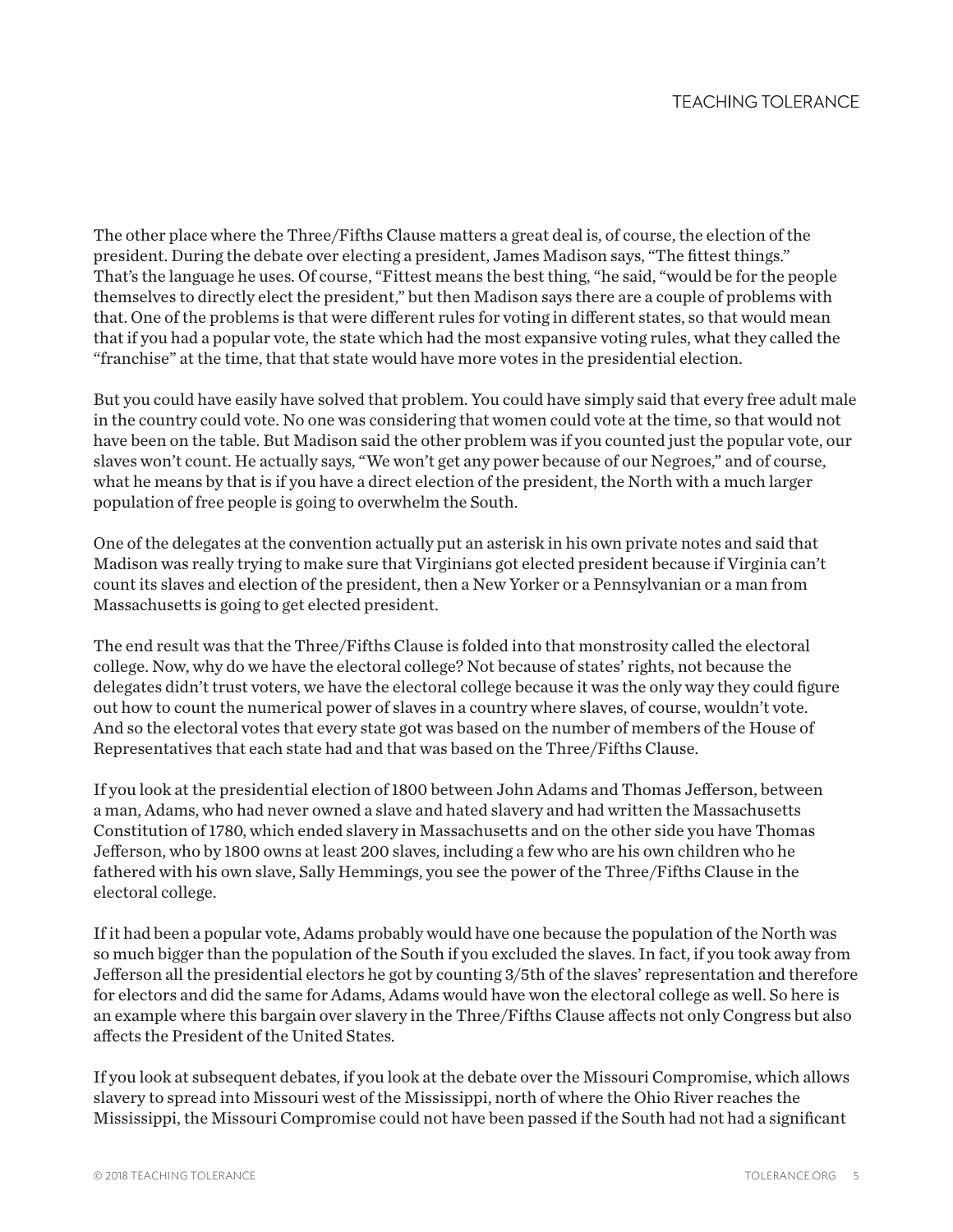number of representatives based on counting slaves as three-fifths of the population for representation. Similarly, it's impossible to imagine in 1850 that the Fugitive Slave Law of 1850 could have been passed if there had been no Three/Fifths Clause because the votes weren't there.

So, what the Three/Fifths Clause does is to change the political dynamic by giving southern whites, slaveholding Southerners, greater political power than northern voters had and this will continue from the beginning of the nation right up until the Civil War. It is not insignificant that almost all of the presidents elected under Constitution before Abraham Lincoln were slaveholding Southerners and among the Northerners who become president, you discover that three of them came from slaveholding families.

Martin Van Buren was from New York, but he had owned slaves in New York before New York completely abolished slavery in 1827. William Henry Harrison was elected from Ohio, but, of course, the Harrisons were Virginia slave owners and William Henry Harrison had owned slaves for much of his life. Finally, oddly, in 1856, James Buchanan who was elected president, turns out to have come from a family in Pennsylvania that owned slaves and continued to own the descendants of slaves in long-term indentures well after Pennsylvania had passed the Pennsylvania Gradual Abolition Act of 1780.

If you look at the presidency, what you discover is of the 12 presidents between Washington and Buchanan, only four of them, the two Admases, Fillmore and Pierce had not either owned slaves or come from slaveholding families. This, again, indicates the power of slavery in the political process, which comes from the Three/Fifths Clause in Article I of the Constitution.

#### HASAN KWAME JEFFRIES

This is *Teaching Hard History: American Slavery*. I'm your host, Hasan Kwame Jeffries. We've been listening to Dr. Paul Finkelman discuss the relationship between liberty, slavery and the law in the new nation. People continue to explore the specific provisions in the Constitution that protected the institution of slavery and the interest of slaveholders. Once again, here's Dr. Paul Finkelman.

#### PAUL FINKELMAN

The other big debate at the Constitutional Convention concerned the African slave trade. Almost everybody in America realized that the African slave trade was horrendously awful and immoral, even people who believed in slavery, even people like Jefferson, who had owned slaves all his life, who would buy and sell human beings throughout his life, who had fathered children with his own slave, even some like Jefferson found the African slave trade to be immoral and wrong.

On the other hand, Georgia and South Carolina had lost thousands of slaves during the American Revolution and when the British troops left the United States, tens of thousands of African-Americans went with them to freedom somewhere else, some to Canada, some to England, some to the British West Indies. Sadly, some were re-enslaved in the British West Indies but most of these former American slaves lived their lives with liberty.

So at the Constitutional Convention, the delegates from Georgia, South Carolina and North Carolina insisted that the African slave trade get an explicit, specific protection because these delegates knew that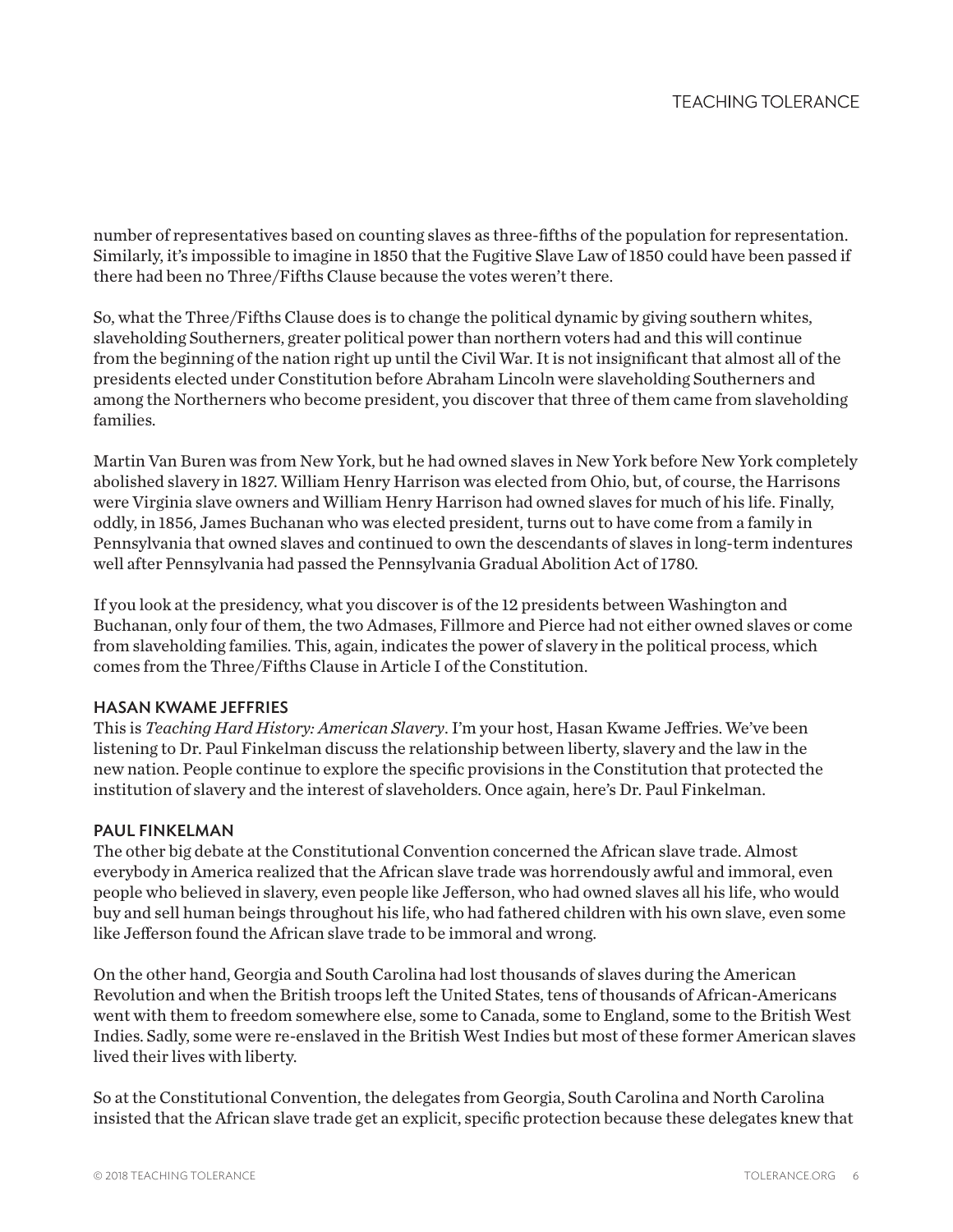the Congress would abolish the African slave trade immediately because it was popular and because most Americans thought the African slave trade was just horrible and wrong.

Thus, the Constitution provides, and I will read the clause because it's such a convoluted clause and it gives you an idea of how hard the delegates worked to hide what they were doing. The Constitution provides in Article I - Section IX "The migration or importation of such persons as any of the states now existing shall think proper to admit shall not be prohibited by the Congress prior to the year One Thousand Eight Hundred and Eight."

If you read this today, you might have no idea what they are talking about "Importations of such persons." What the Constitution is saying is the Migration and Importation Clause, which we refer to as the African Slave Trade Clause, provided that Congress could not end the African slave trade until at least 1808. However, the clause did not require that the African slave trade ended in 1808. Sadly, many historians, some political scientists and legal scholars don't understand this and often write in textbooks that the clause required an end to the African slave trade. It did not. It says it cannot be ended before 1808.

The Deep South delegates, the South Carolinians, the Georgians, they believed that by 1808 the Deep South would have a bigger population than the North. They believed that this American population was moving south and west and thus, states like Alabama and Mississippi would have been brought into the Union by 1808 and the South would have essentially a veto power over a ban on the African slave trade. Luckily, it didn't work out that way. Luckily, Ohio came into the Union, but Alabama and Mississippi did not. Luckily, by 1808 the northern population was substantially larger than the southern population and so we can ban slave trade in 1808.

What happened in the meantime? At least 60,000 slaves are brought into the United States between 1803 and 1808. This is the largest importation of slaves into what became the United States in the entire history of the country. From the colonial period to 1803, you never had 60,000 slaves brought in in five years and then from 1803 to 1808 you got at least 60,000 slaves. This is the debate over the slave trade.

Towards the end of the convention, Southerners demanded a clause to allow them to recover runaway slaves and Northerners, without any great debate, without very much thought seemed to be worn out by these constant debates over slavery and they are so worn out that they allow for the Fugitive Slave Clause to be inserted into the Constitution. Like the clause on the African slave trade, the Fugitive Slave Clause is almost impossible to understand and is convoluted.

The clause read "No person held to service or labor in one state under the laws thereof, escaping into another shall in consequence of any law or regulation therein be discharged from such service or labor, but shall be delivered up on claim of the party to whom such service or labor may be due." This is Article IV - Section II - Paragraph III of the Constitution. It doesn't mention the word "slave." It doesn't mention the word "fugitive."

But the impact is clear. If a slave runs away from Virginia to Pennsylvania, he cannot become free under Pennsylvania law. If a slave runs from Kentucky into Ohio, she does not become free under Ohio law. Rather, Ohio or Pennsylvania are obligated to return this upon the claim of the person to whom such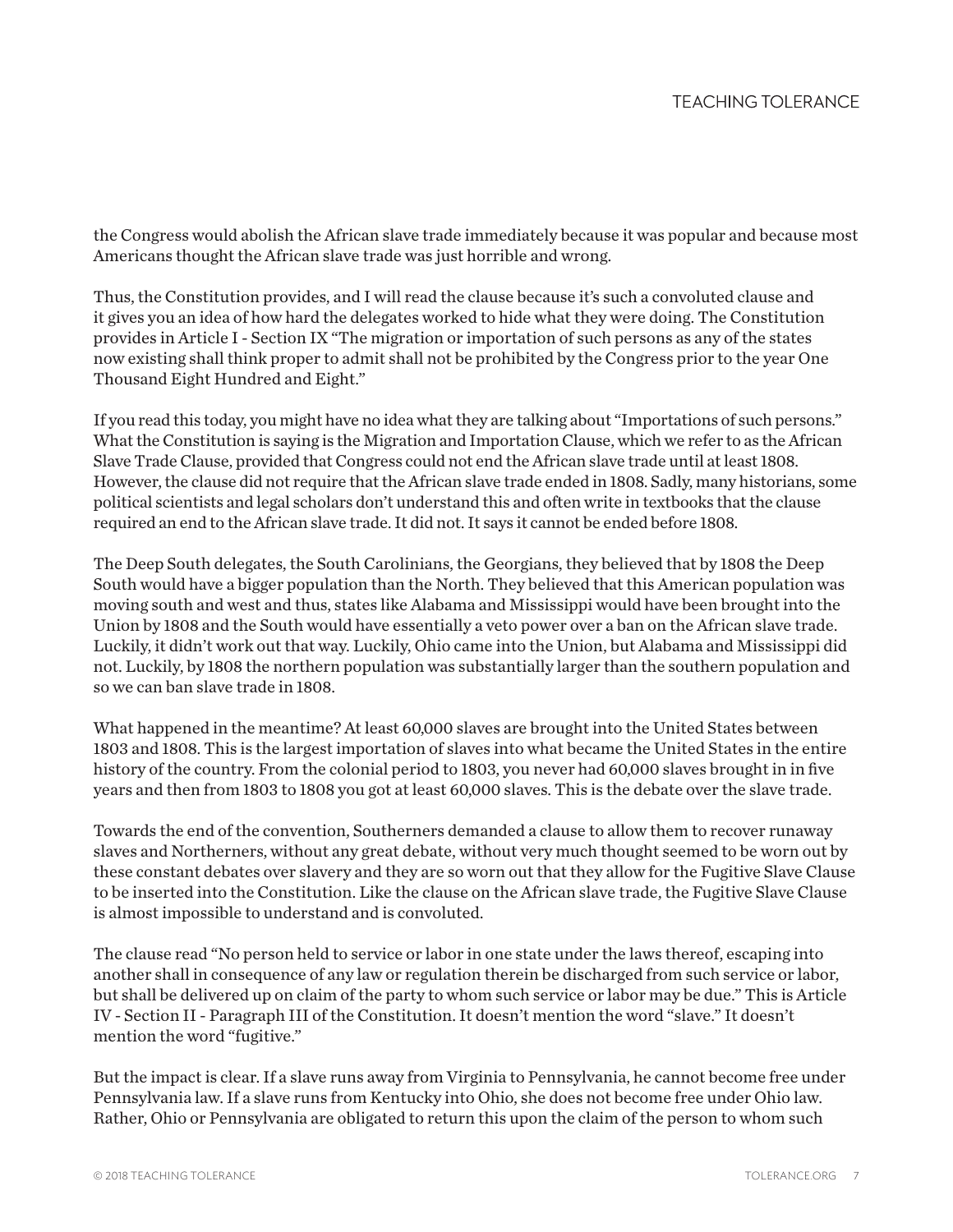service or labor may be due and, of course, how do you prove that claim? How do you prove you own someone else?

In 1793, Congress passes the first Fugitive Slave Law, which has almost no protections for people claimed as fugitive slaves, but it doesn't work very well in part because many Northerners simply don't help Southerners capture runaway slaves. In 1842, the Supreme Court will hear its first case on the Fugitive Slave Law. It's remarkable that the law's passed in 1793 and there's no case that reaches the Supreme Court before 1842.

But in a case called *Prigg vs. Pennsylvania*, the court holds that no state can interfere in the return of a fugitive slave. That Congress has the constitutional power to pass the Fugitive Slave Law, although there were many people who that Congress did not have this power. They thought that this was a regulation of state to state relations. Furthermore, the court ruled that a master had a right to seize a slave anywhere the slave was found without any judicial process. A slave catcher could simply grab someone say, "This is my slave. I'm taking him or her back to my state," and the free state had no right to interfere.

Now what this led to was a remarkable response by northern states. Northern states immediately passed laws prohibiting their state officials from helping in the return of fugitive slaves, prohibiting the use of jails for fugitive slaves. Well, it was one thing to cross from Maryland into Pennsylvania, grab your fugitive slave and go back to Pennsylvania. That you could do in an afternoon. Quite another to go up to New York or even to Philadelphia or to Ohio and grab a fugitive slave and try to bring that slave all the way back to the south. You can't do it easily and you can't do it without they help of local officials.

An example of how this worked occurred in Boston in 1842 when a fugitive slave named George Latimer was seized by a slave catcher and put in the Suffolk County Jail. The jailer accepted the fugitive slave until public pressure forced the jailer to let him go because the sheriff of the county was, of course, an elected official and it was clear the population would not stand for allowing Massachusetts' jails to house runaway slaves. Once Latimer was released, his master found that there was no safe place to keep him in Boston and for a small amount of money, he agreed to free him. So, this is an indication of the crisis that occurred in some northern states when the Supreme Court said that states could not protect free Blacks from kidnapping.

This ultimately led to the Fugitive Slave Law of 1850, the first national law enforcement act in the history of the United States. It provided for a federal commissioner to be appointed in every county in the United States. The federal commissioner had the authority to authorize the return of fugitive slaves. The commissioner had the authority to call up the Army, the Navy, the Marines, the Coast Guard or local militias to protect an owners' interest in a fugitive slave and it led to about a thousand African-Americans being returned to the South between 1850 and 1860.

One of the ironies of the Fugitive Slave Law of 1850 is that it completely violated states' rights because the 1850 law, as well as the Prigg decision in 1842 said that the states had absolutely no power to protect their own citizens from being wrongly seized as fugitive slaves. And when we think about the debates of the 1850s and the claim that secession is about states' rights, it turns out to be the opposite.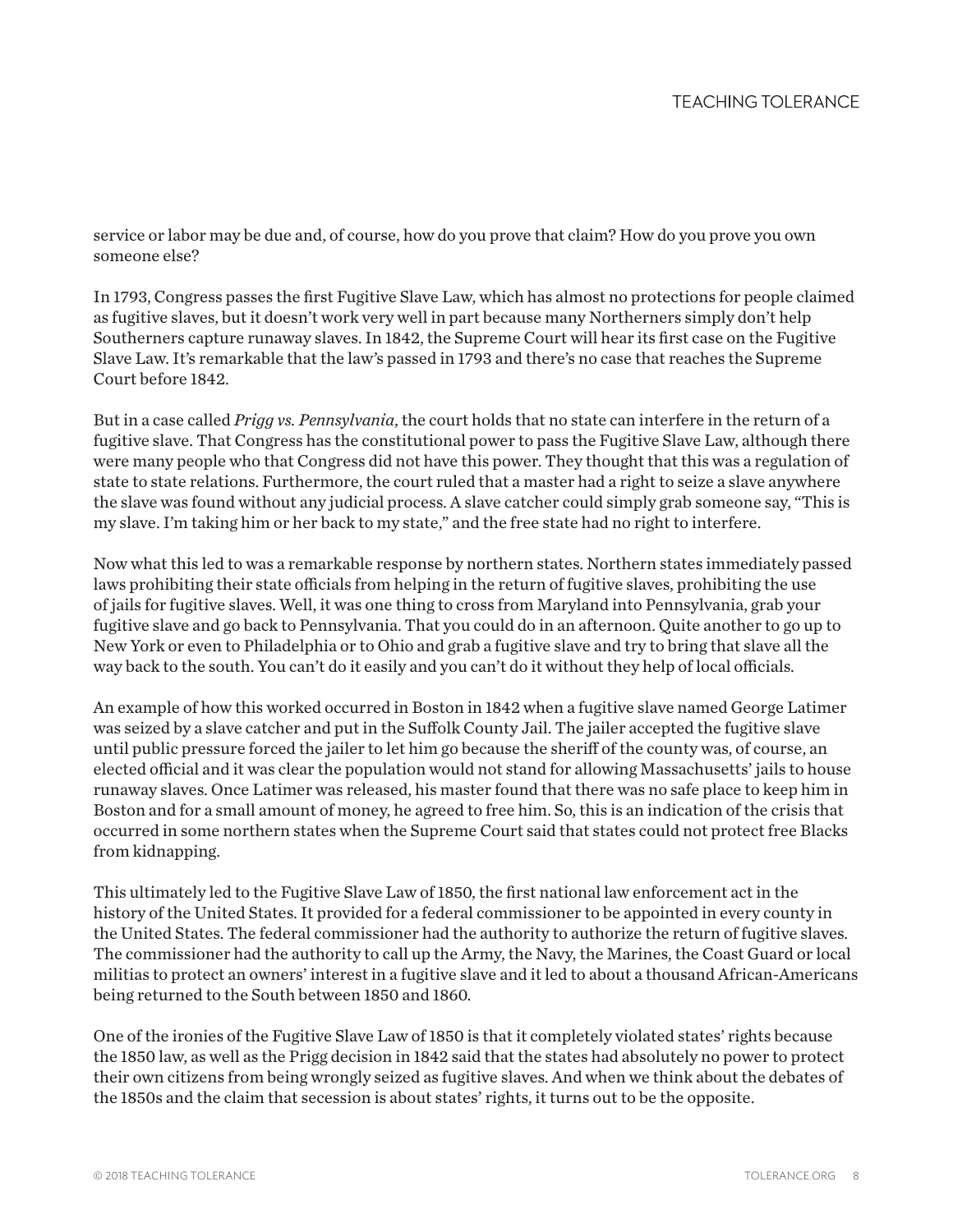The southern states did not secede to protect states' rights. They seceded because they were fed up with northern states' rights. They were fed up with northern states that were trying to protect their citizens, their neighbors, their friends from being seized as fugitive slaves. Sometimes the people seized were not actually fugitive slaves at all. Other times they were. But for Northerners, it didn't matter. If your neighbor was living next door to you peacefully, you saw no reason why that person should be dragged to the south as a fugitive slave.

So, the irony is that the first federal law enforcement apparatus was an anti-states' rights law passed by Congress at the insistence of Southerners for the protection of slavery. So, these are the kind of the major provisions of the Constitution that play-out with regard to slavery. But there are a couple of others that are worth noting.

There are two places in the Constitution where the document provides for the suppression of rebellions and insurrections. Article I of the Constitution - Section VIII says, "Congress shall have the power to provide for calling forth a militia to execute the laws of the Union, suppress insurrections and repel invasions." Article IV of the Constitution says, "The United States government can do the same thing against insurrections in the states."

Now here's the interesting thing. Why do we have double protection against insurrections and rebellions? The textbooks all say, "Well, they're thinking about Shay's Rebellion in Massachusetts," and certainly, they were thinking about Shay's Rebellion in Massachusetts, but the Southerners were thinking about slave revolts. They were worried about their own slaves.

When southern delegates go back to the ratifying conventions after the Constitution, they say, "We should support this Constitution. We should ratify it because it's going to protect slavery," and one of the ways it protects slavery is that the national government will suppress insurrections and rebellions. And when is the militia called out? When is army called out?

After Nat Turner's rebellion, the U.S. Navy hunts for slaves who had been part of Nat Turner's rebellion. When John Brown organizes a raid into Virginia, now West Virginia, to help free slaves, the local Virginia authorities don't have the power to suppress John Brown. They have to wait for the US Marines to arrive, led by an Army Colonel named Robert E. Lee and so John Brown is suppressed by the US Army.

So again, the interesting thing is while Southerners talk about states' rights, they are in fact delighted to have the federal government send troops to Virginia, send troops to what is now West Virginia, send troops to Louisiana, send troops to anywhere where there might be a slave rebellion. And so again, the Constitution protects slavery by guaranteeing that the United States government will suppress slave rebellions.

Finally, most people who were at the Constitutional Convention argued that the convention was a government of limited powers and as a result, the national government could not interfere with slavery where it existed and this becomes very important for understanding the nature of what the Southerners thought they were ratifying. They argue over and over again that the national government can never interfere with slavery, but that the national government can protect slavery.

Charles Cotesworth Pinckney, a general during the revolution, the hero of South Carolina and the head of